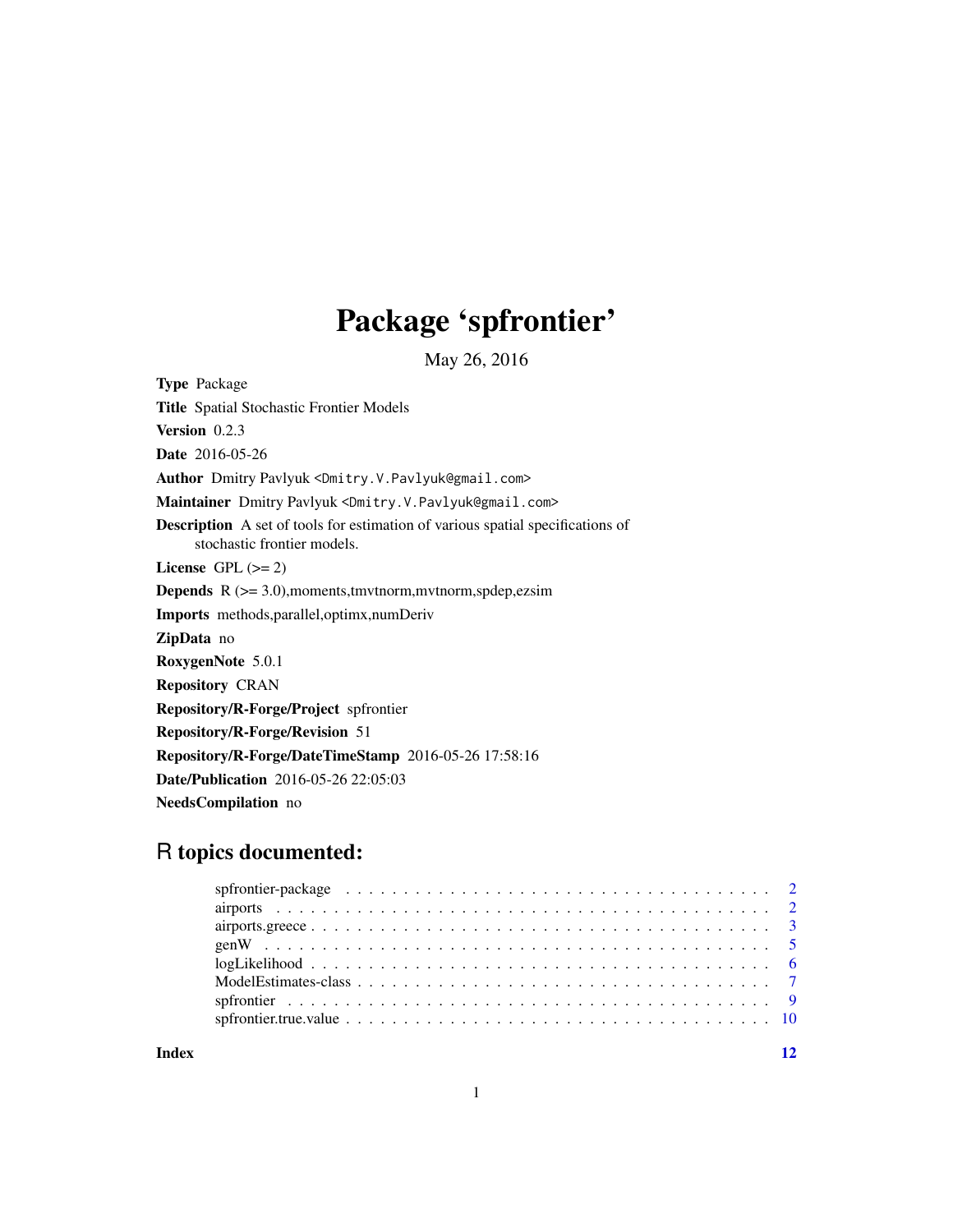<span id="page-1-0"></span>spfrontier-package *Spatial Stochastic Frontier*

#### Description

Spatial Stochastic Frontier

ICAO Airport ICAO code

# Details

A set of tools for estimation (MLE) of various spatial specifications of stochastic frontier models

#### Author(s)

Dmitry Pavlyuk <Dmitry.V.Pavlyuk@gmail.com>

airports *European airports statistical data*

#### Description

The spfrontier package includes the dataset airports, containing information about European airports infrastructure and traffic statistics in 2011.

#### Format

An unbalanced panel of 395 Euripean airports in 2008-2012 (1763 observations) on the following 31 variables.

AirportName Airport official name Country Airport's country name longitude Airport longitude latitude Airport latitude Year Observation year PAX A number of carried passengers ATM A number of of air transport movements served by an airport Cargo A total volume of cargo served by an airport Population100km A number of inhabitants, living in 100 km around an airport Population200km A number of inhabitants, living in 200 km around an airport Island 1 if an airpiort is located on an island; 0 otherwise GDPpc Gross domestic product per capita in airport's NUTS3 region RevenueTotal Airport total revenue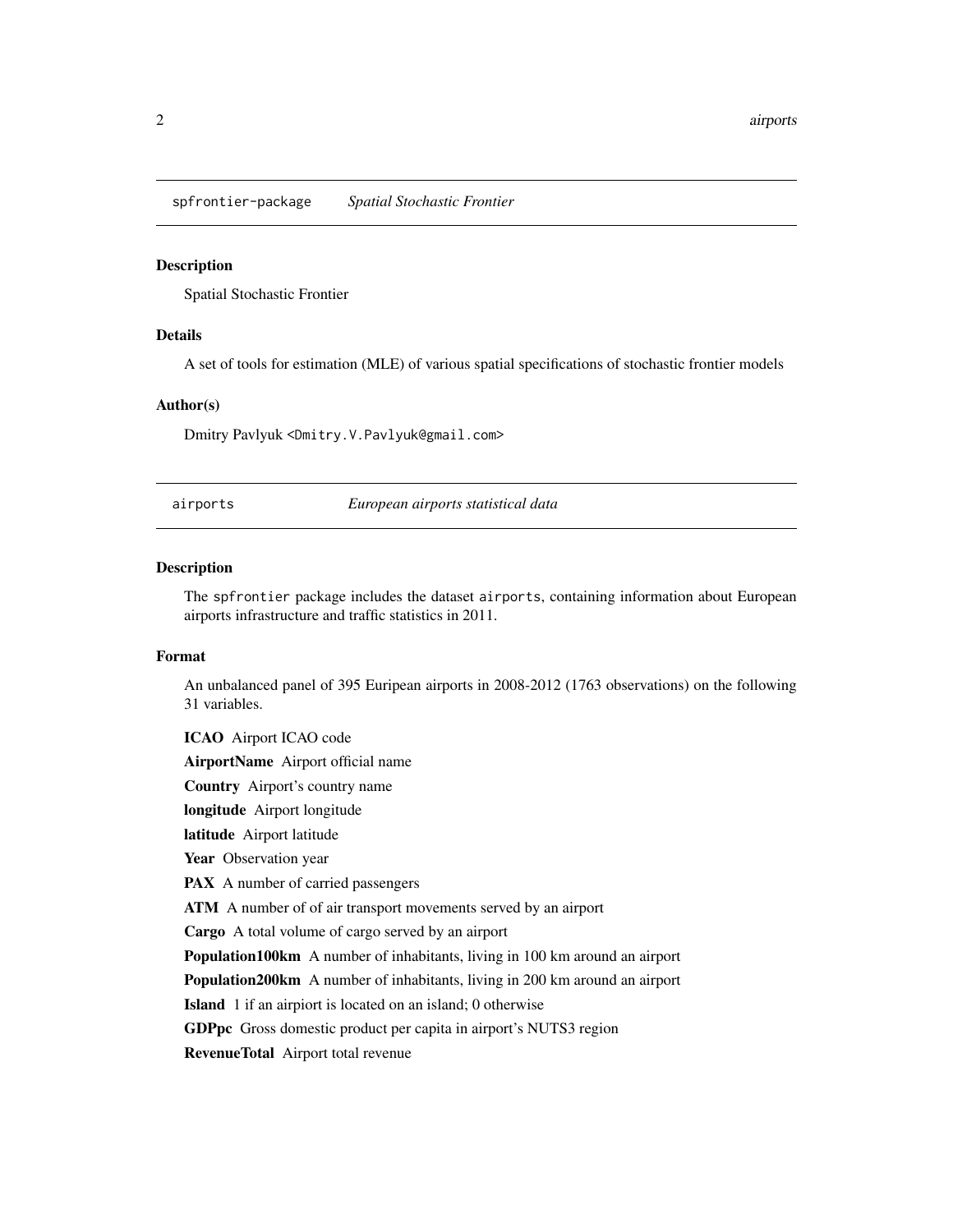<span id="page-2-0"></span>RevenueAviation Airport aviation revenue RevenueNonAviation Airport non-aviation revenue RevenueHandling Airport revenue from handling services RevenueParking Airport revenue from parking services EBITDA Airport earnings before interest, taxes, depreciation, and amortization NetProfit Airport net profit DA Airport depreciation, and amortization StaffCount A number of staff employed by an airport StaffCost Airport staff cost RunwayCount A number of airport runways CheckinCount A number of airport check-iun facilities GateCount A number of airport gates TerminalCount A number of airport terminals ParkingSpaces A number of airport parking spaces RoutesDeparture A number of departure routes, served by an airport RoutesArrival A number of arrival routes, served by an airport

Routes (RoutesDeparture + RoutesArrival)/2

#### Source

Eurostat (2013). European Statistics Database, Statistical Office of the European Communities (Eurostat)

Airports' statistical reports(2011)

Open Flights: Airport, airline and route data http://openflights.org/ (2013-05-31)

- TDC (2012). Informe de fiscalizacion de la imputacion por la entidad "Aeropuertos Espanoles y Navegacion Aerea" (AENA) a cada uno de los aeropuertos de los ingresos, gastos, e inversiones correspondientes a la actividad aeroportuaria, en los ejercicios 2009 y 2010., Tribunal de Cuentas, Spain, Doc 938.
- CIESIN, Columbia University. Gridded Population of the World: Future Estimates (GPWFE). (2005)

airports.greece *Greece airports statistical data*

# **Description**

The spfrontier package includes the dataset airports, containing information about Greece airports infrastructure and traffic statistics in 2011.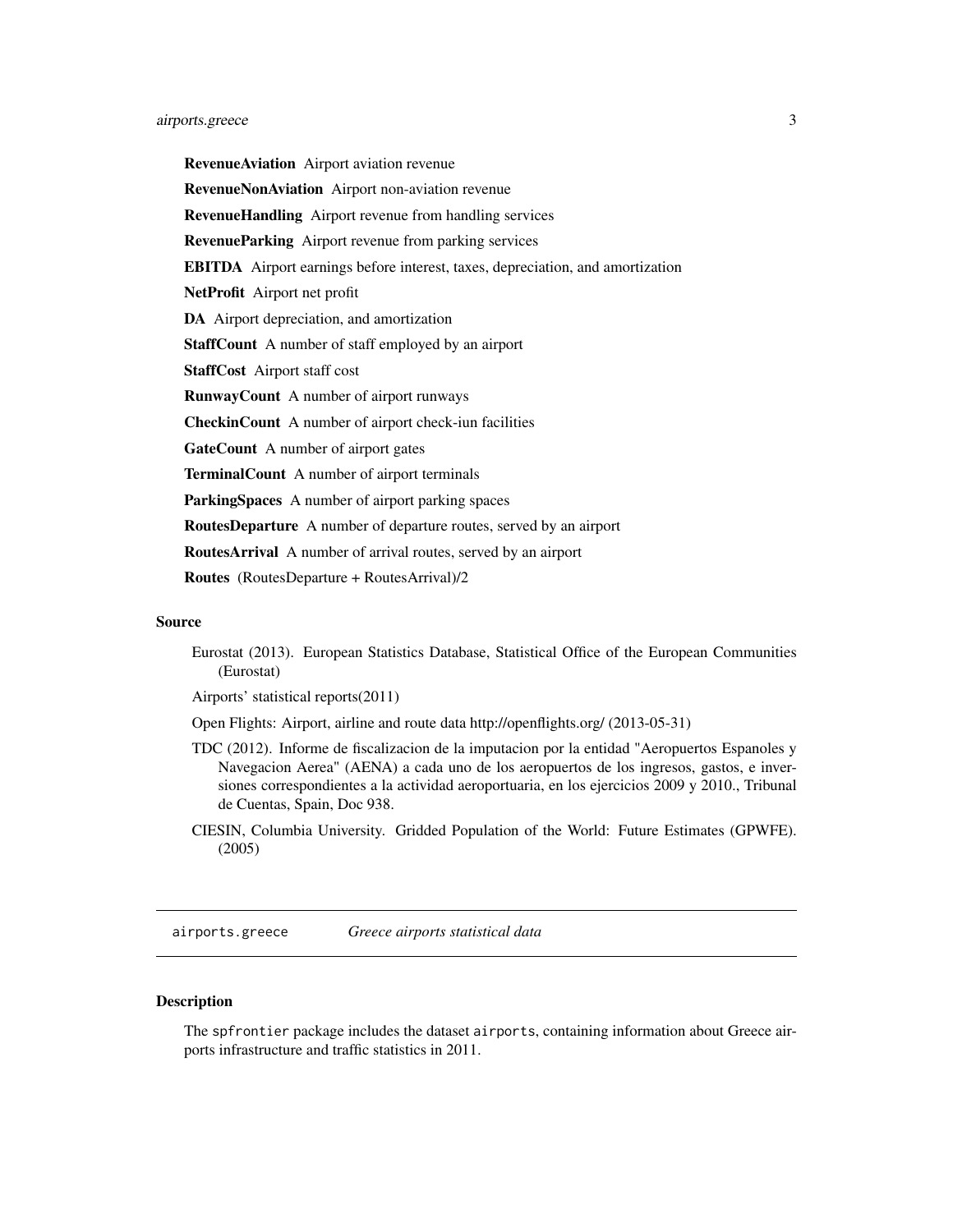4 airports.greece

#### Format

A dataframe with 39 observations on the following 24 variables.

name Airport title

ICAO\_code Airport ICAO code

lat Airport latitude

lon Airport longitude

APM\_winter A number of passengers carried during winter period

APM\_summer A number of passengers carried during summer period

APM A number of passengers carried (winter + summer)

cargo\_winter A total volume of cargo served by an airport during winter period

cargo\_summer A total volume of cargo served by an airport during summer period

cargo A number volume of cargo served by an airport (winter + summer)

ATM\_winter A number of air transport movements served by an airport during winter period

ATM\_summer A number of air transport movements served by an airport during summer period

ATM A number of air transport movements served by an airport (winter + summer)

openning\_hours\_winter A total number openning hours during winter period

openning\_hours\_summer A total number openning hours during summer period

openning hours A total number openning hours (winter  $+$  summer)

runway\_area A total area of airport runways

terminal\_area A total area of airport terminal(s)

parking\_area A total area of airport parking area

island 1 if an airpiort is located on an island; 0 otherwise

international 1 if an airpiort is international; 0 otherwise

mixed use 1 if an airpiort is in mixed use; 0 otherwise

WLU A total volume of work load units (WLU) served by an airport

NearestCity A road network distance between an airport and its nearest city

# Source

"Airport efficiency and public investment in Greece" (2010) In Proceeding of the 2010 International Kuhmo-Nectar Conference on Transport Economics, University of Valencia, Spain.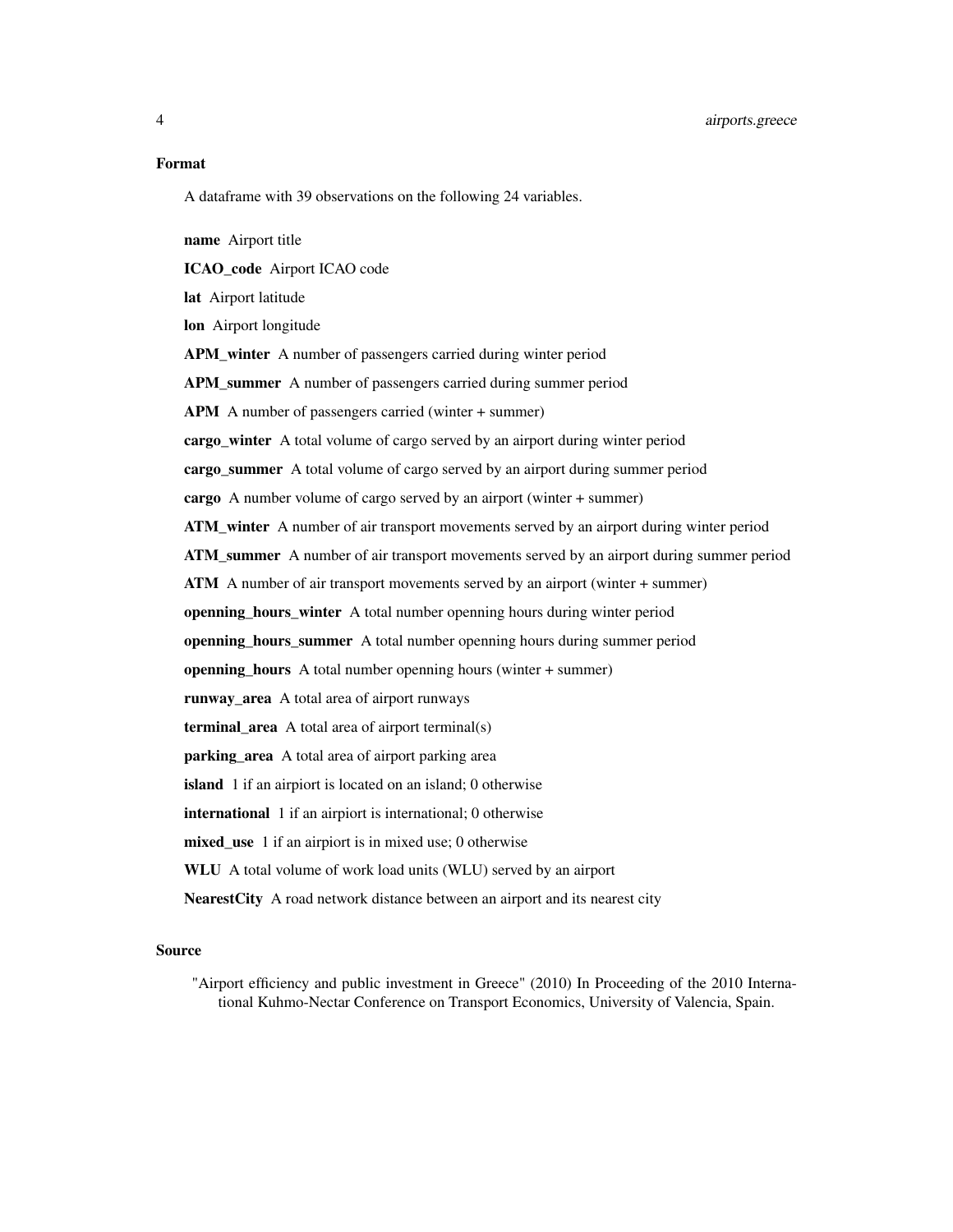# <span id="page-4-0"></span>Description

genW generates an spatial contiguity matrix (rook or queen) rowStdrt standartizes spatial contiguity matrix by rows constructW contructs a spatial contiguity matrix using object longitude and latitude coordinates

#### Usage

```
genW(n, type = "rook", seed = NULL)
```
rowStdrt(W)

constructW(coords, labels)

#### Arguments

| n      | a number of objects with spatial interaction to be arranged. See 'Details' for<br>objects arranging principle                                                                                        |
|--------|------------------------------------------------------------------------------------------------------------------------------------------------------------------------------------------------------|
| type   | an optional type of spatial interaction. Currently 'rook' and "queen' values are<br>supported, to produce Rook and Queen Contiguity matrix. See references for<br>more info. By default set to rook. |
| seed   | an optional random number generator seed for random matrices                                                                                                                                         |
| W      | a spatial contiguity matrix to be standatised                                                                                                                                                        |
| coords | a matrix of two columns, where every row is a longitude-latitude pair of object<br>coordinates                                                                                                       |
| labels | a vector of object lables to mark rows and columns of the resulting contiguity<br>matrix                                                                                                             |

#### Details

To generate spatial interaction between n objects the function arranges them on a chess board. A number of columns is calculated as a square root of n, rounded to the top. The last row contains empty cells, if n is not quadratic

The function divides every element in an argument matrix by the sum of elements in its row. Some spatial estimation requires this standartisation (generally - for faster calculations)

The function contructs a spatial contiguity matrix using object longitude and latitude coordinates. Eucledean distance is currently used.

# References

Anselin, L. (1988). Spatial Econometrics: Methods and Models. Kluwer Academic Publishers, Dordrecht, The Netherlands.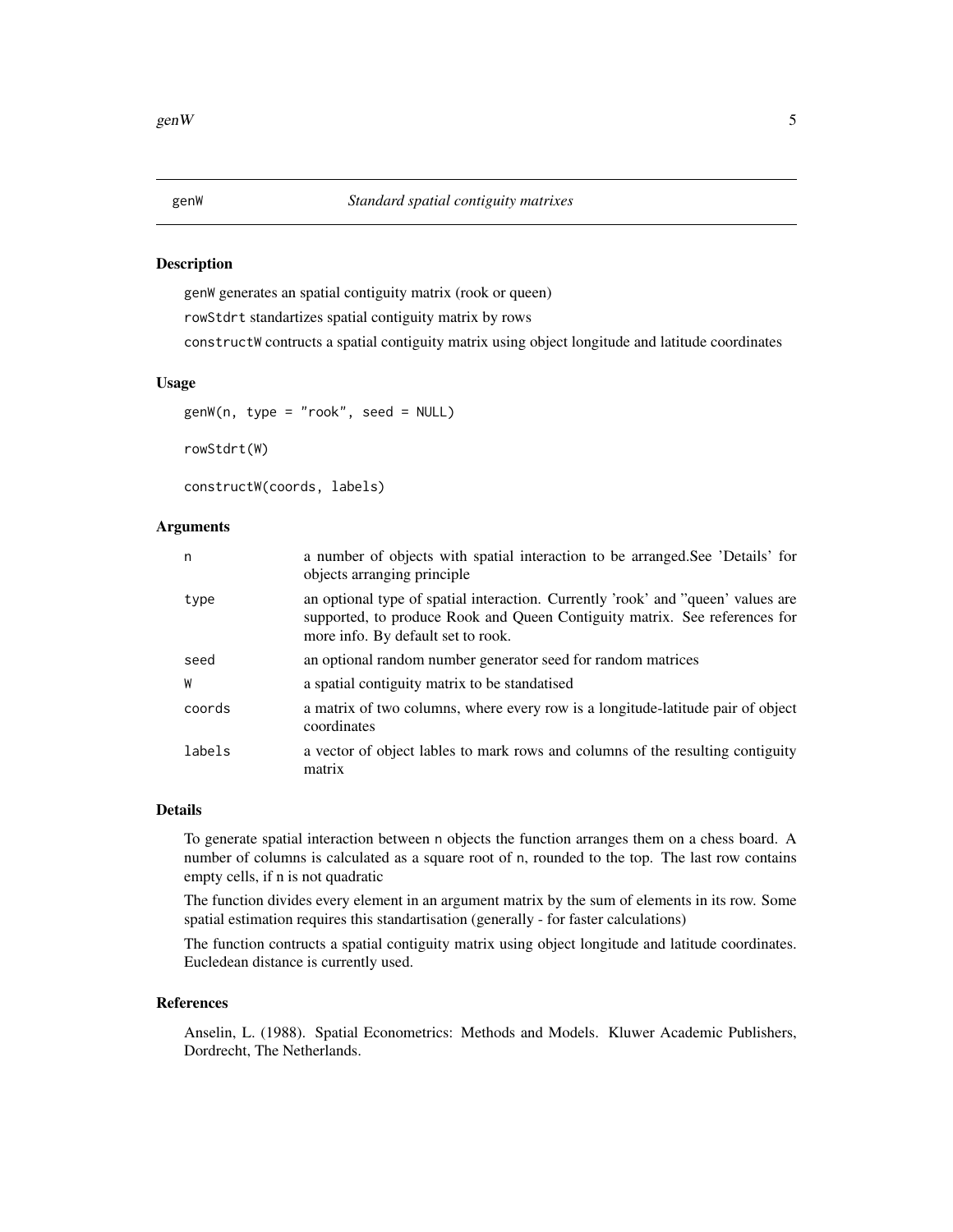#### Examples

```
# Completely filled 10x10 rook contiguity matrix
rookW <- genW(100)
rookW
# Partly filled 10x10 rook contiguity matrix
rookW <- genW(90)
rookW
# Completely filled 10x10 queen contiguity matrix
queenW <- genW(100, type="queen")
queenW
# Completely filled 10x10 queen contiguity matrix
queenW <- genW(100, type="queen")
queenW
# Standartisation
stQueenW <- rowStdrt(queenW)
stQueenW
data(airports)
```
W <- constructW(cbind(airports\$lon, airports\$lat),airports\$ICAO\_code)

| logLikelihood | Calculation of the log likelihood function for the spatial stochastic |
|---------------|-----------------------------------------------------------------------|
|               | <i>frontier model</i>                                                 |

# Description

logLikelihood returns a value of the log likelihood function for the spatial stochastic frontier model

#### Usage

```
logLikelihood(formula, data, W_y = NULL, W_v = NULL, W_u = NULL,
 inefficiency = "half-normal", values, logging = c("quiet", "info",
  "debug"), costFrontier = F)
```
# Arguments

| formula | an object of class "formula"                                        |
|---------|---------------------------------------------------------------------|
| data    | data frame, containing the variables in the model                   |
| W_v     | a spatial weight matrix for spatial lag of the dependent variable   |
| W v     | a spatial weight matrix for spatial lag of the symmetric error term |

<span id="page-5-0"></span>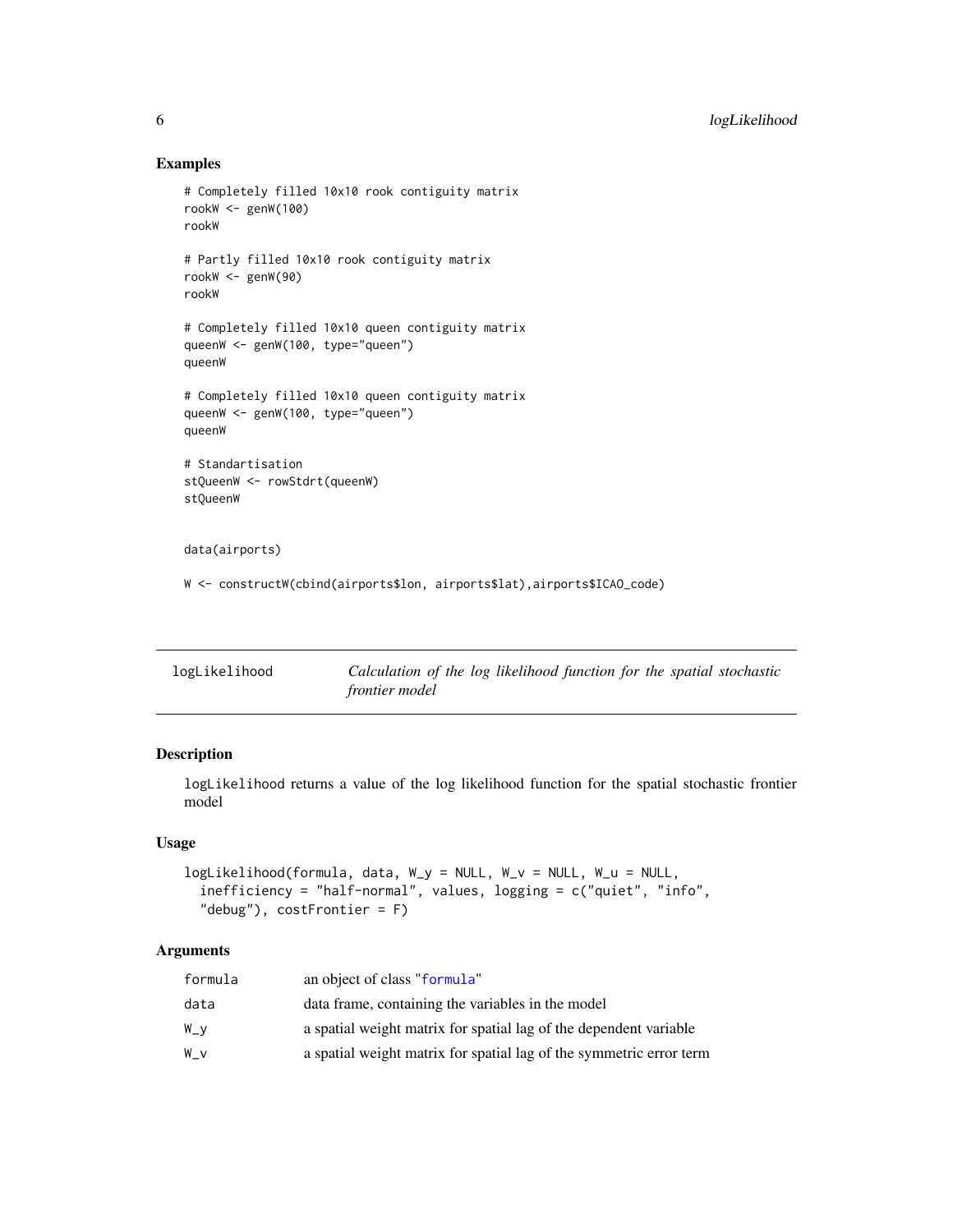# <span id="page-6-0"></span>ModelEstimates-class 7

| W u          | a spatial weight matrix for spatial lag of the inefficiency error term                                                                                                                                                  |
|--------------|-------------------------------------------------------------------------------------------------------------------------------------------------------------------------------------------------------------------------|
| inefficiency | sets the distribution for inefficiency error component. Possible values are 'half-<br>normal' (for half-normal distribution) and 'truncated' (for truncated normal dis-<br>tribution). By default set to 'half-normal'. |
| values       | a vector of log likelihood function parameters                                                                                                                                                                          |
| logging      | an optional level of logging. Possible values are 'quiet', 'warn', 'info', 'debug'.<br>By default set to quiet.                                                                                                         |
| costFrontier | is designed for selection of cost or production frontier                                                                                                                                                                |

# Details

This function is exported from the package for testing and presentation purposes A list of arguments of the function exactly matches the corresponding list of the [spfrontier](#page-8-1) function

ModelEstimates-class *Model Estimation Results*

### Description

ModelEstimates stores information about MLE estimates of a spatial stochastic frontier model Method status returns estimation status

Method resultParams returns raw estimated coefficients

Method hessian returns Hessian matrix for estimated coefficients

Method stdErrors returns standard errors of estimated coefficients

Method efficiencies returns efficiency estimates

Method show prints estimated coefficients

Method coefficients returns estimated coefficients

Method fitted returns model fitted values

Method residuals returns residuals

Method summary prints summary of the estimated model

#### Usage

```
status(object)
```
resultParams(object)

hessian(object)

stdErrors(object)

efficiencies(object)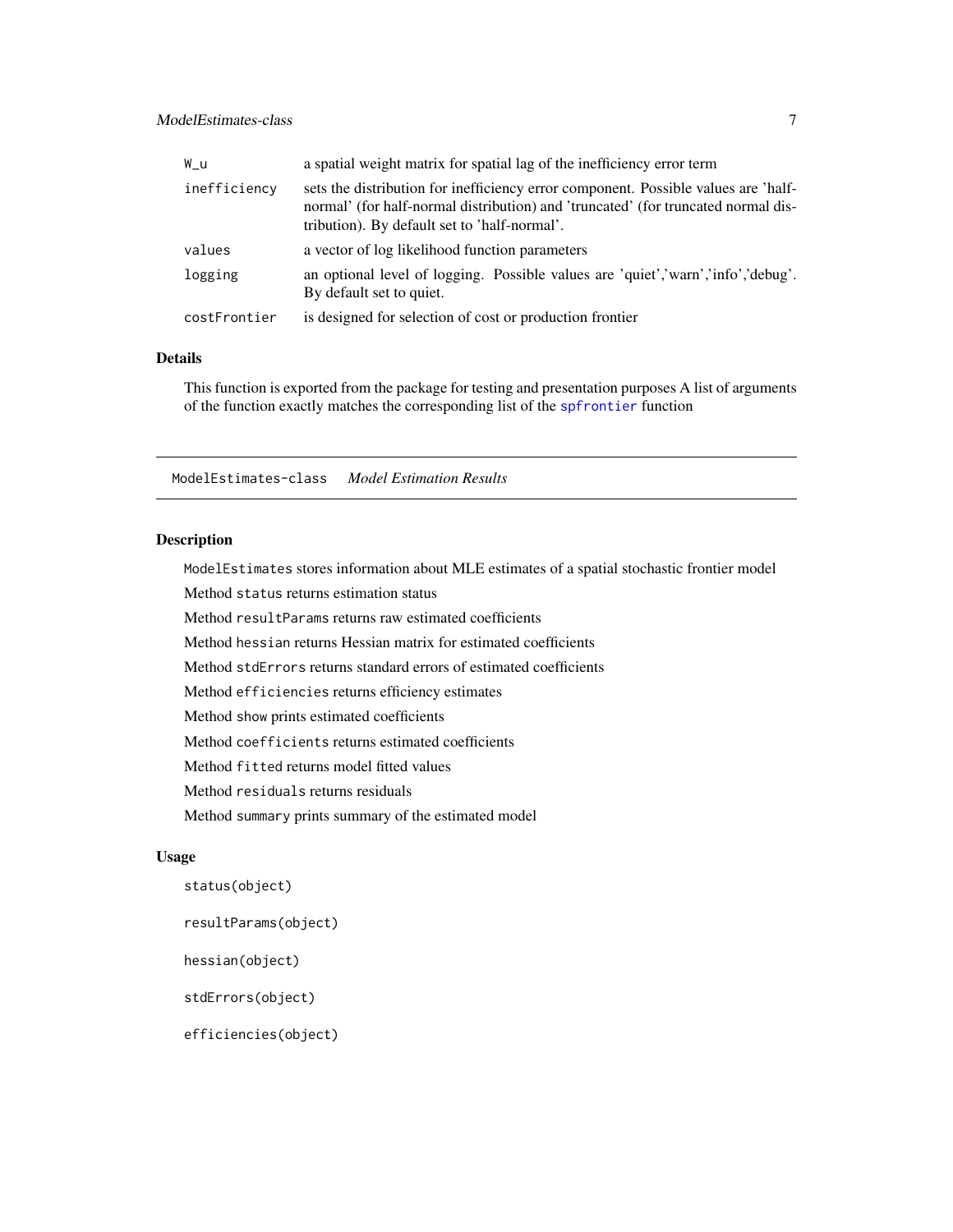#### 8 ModelEstimates-class

```
## S4 method for signature 'ModelEstimates'
show(object)
```

```
## S4 method for signature 'ModelEstimates'
coefficients(object)
```

```
## S4 method for signature 'ModelEstimates'
resultParams(object)
```
## S4 method for signature 'ModelEstimates' fitted(object)

## S4 method for signature 'ModelEstimates' efficiencies(object)

## S4 method for signature 'ModelEstimates' residuals(object)

## S4 method for signature 'ModelEstimates' stdErrors(object)

## S4 method for signature 'ModelEstimates' hessian(object)

## S4 method for signature 'ModelEstimates' status(object)

```
## S4 method for signature 'ModelEstimates'
summary(object)
```
#### Arguments

object an object of ModelEstimates class

# Details

ModelEstimates stores all parameter estimates and additional statistics, available after estimation of a spatial stochastic frontier model.

#### **Slots**

coefficients estimated values of model parameters

resultParams raw estimated values

status model estimation status:

0 - Success

1 - Failed; convergence is not achieved

1000 - Failed; unexpected exception

1001 - Failed; Initial values for MLE cannot be estimated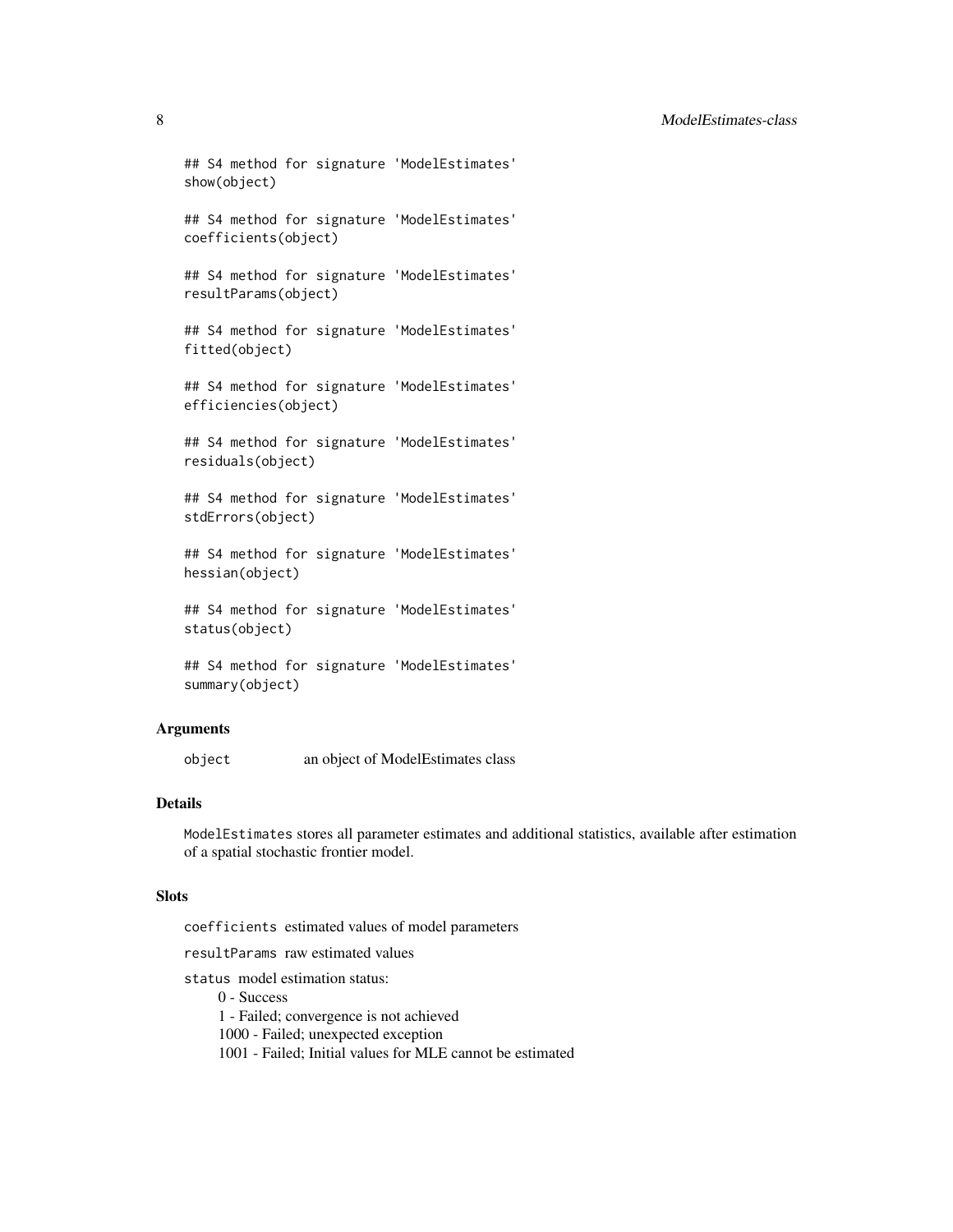#### <span id="page-8-0"></span>spfrontier 9

1002 - Failed; Maximum likelihood function is infinite

logL value of the log-likelihood function

logLcalls information abour a number of log-likelihood function and its gradient function calls hessian Hessian matrix for estimated coefficients

stdErrors standard errors of estimated coefficients

residuals model residuals

fitted model fitted values

efficiencies estimates of efficiency values for sample observations

<span id="page-8-1"></span>spfrontier *Spatial stochastic frontier model*

### Description

spfrontier estimates spatial specifications of the stochastic frontier model.

#### Usage

```
spfrontier(formula, data, W_y = NULL, W_v = NULL, W_u = NULL,
 inefficiency = "half-normal", initialValues = "errorsarlm",
  logging = c("quiet", "info", "debug"), control = NULL, onlyCoef = F,
 costFrontier = F)
```
#### Arguments

| formula       | an object of class "formula": a symbolic description of the model to be fitted.<br>The details of model specification are given under 'Details'.                                                                                                        |
|---------------|---------------------------------------------------------------------------------------------------------------------------------------------------------------------------------------------------------------------------------------------------------|
| data          | data frame, containing the variables in the model                                                                                                                                                                                                       |
| W_y           | a spatial weight matrix for spatial lag of the dependent variable                                                                                                                                                                                       |
| $W_V$         | a spatial weight matrix for spatial lag of the symmetric error term                                                                                                                                                                                     |
| W_u           | a spatial weight matrix for spatial lag of the inefficiency error term                                                                                                                                                                                  |
| inefficiency  | sets the distribution for inefficiency error component. Possible values are 'half-<br>normal' (for half-normal distribution) and 'truncated' (for truncated normal dis-<br>tribution). By default set to 'half-normal'. See references for explanations |
| initialValues | an optional vector of initial values, used by maximum likelihood estimator. If<br>not defined, estimator-specific method of initial values estimation is used.                                                                                          |
| logging       | an optional level of logging. Possible values are 'quiet', 'warn', 'info', 'debug'.<br>By default set to quiet.                                                                                                                                         |
| control       | an optional list of control parameters, passed to optimize estimator from the 'stats'<br>package                                                                                                                                                        |
| onlyCoef      | allows calculating only estimates for coefficients (with inefficiencies and other<br>additional statistics). Developed generally for testing, to speed up the process.                                                                                  |
| costFrontier  | is designed for selection of cost or production frontier                                                                                                                                                                                                |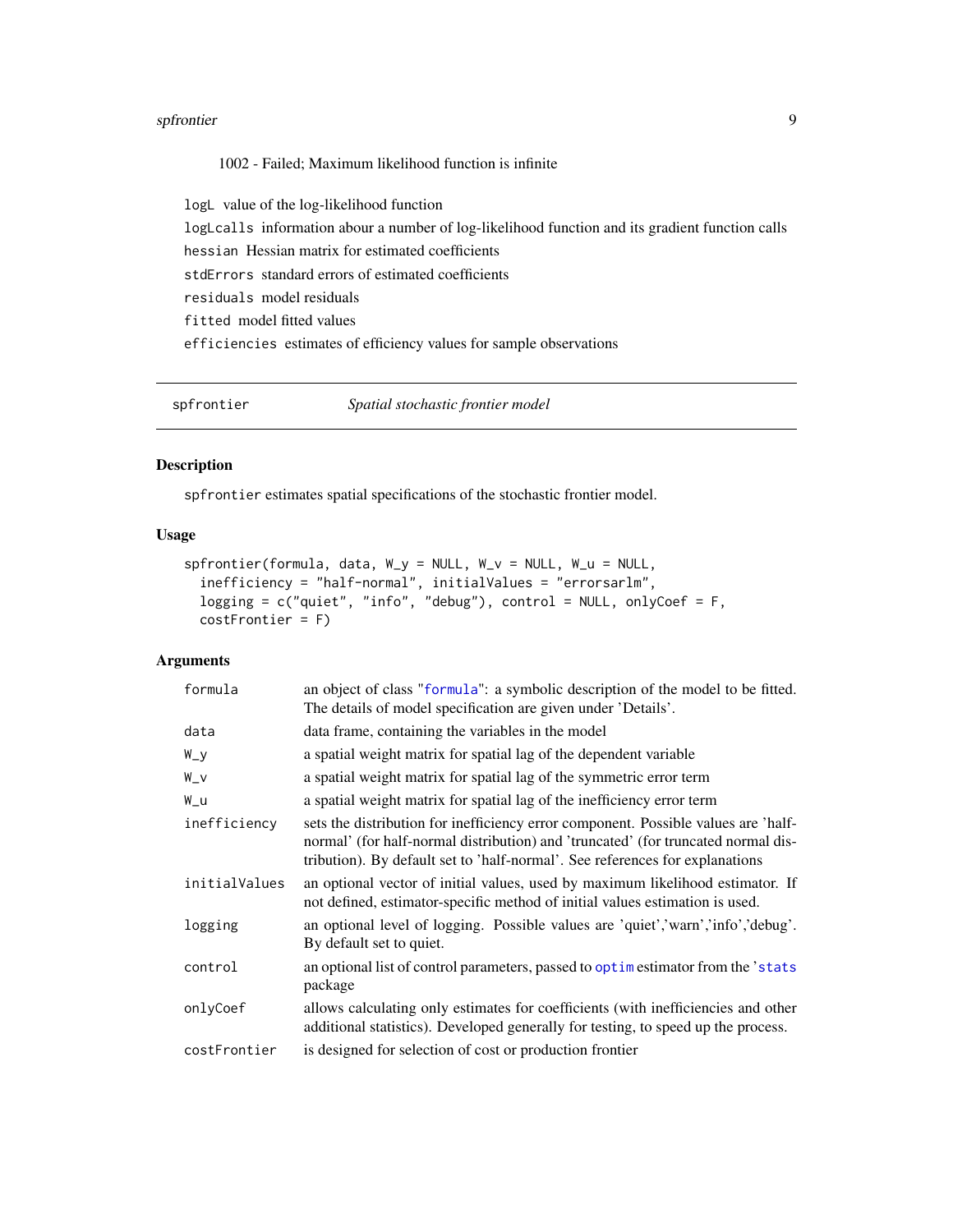### <span id="page-9-0"></span>Details

Models for estimation are specified symbolically, but without any spatial components. Spatial components are included implicitly on the base of the model argument.

# References

Kumbhakar, S.C. and Lovell, C.A.K (2000), Stochastic Frontier Analysis, Cambridge University Press, U.K.

#### Examples

```
data( airports )
airports2011 <- subset(airports, Year==2011)
W <- constructW(cbind(airports2011$longitude, airports2011$latitude),airports2011$ICAO)
formula <- log(PAX) ~ log(Population100km) + log(Routes) + log(GDPpc)
ols <- lm(formula , data=airports2011)
summary(ols )
plot(density(stats::residuals(ols)))
skewness(stats::residuals(ols))
# Takes >5 sec, see demo for more examples
# model <- spfrontier(formula , data=airports2011)
# summary(model )
# model <- spfrontier(formula , data=airports2011, W_y=W)
# summary(model )
```
spfrontier.true.value *True value for simulation*

#### Description

spfrontier.true.value returns true parameter values for a simulation process

ezsimspfrontier tests estimators of a spatial stochastic frontier model with different parameters

#### Usage

```
spfrontier.true.value()
```

```
ezsimspfrontier(runs, params, inefficiency = "half-normal",
  logging = "info", control = list())
```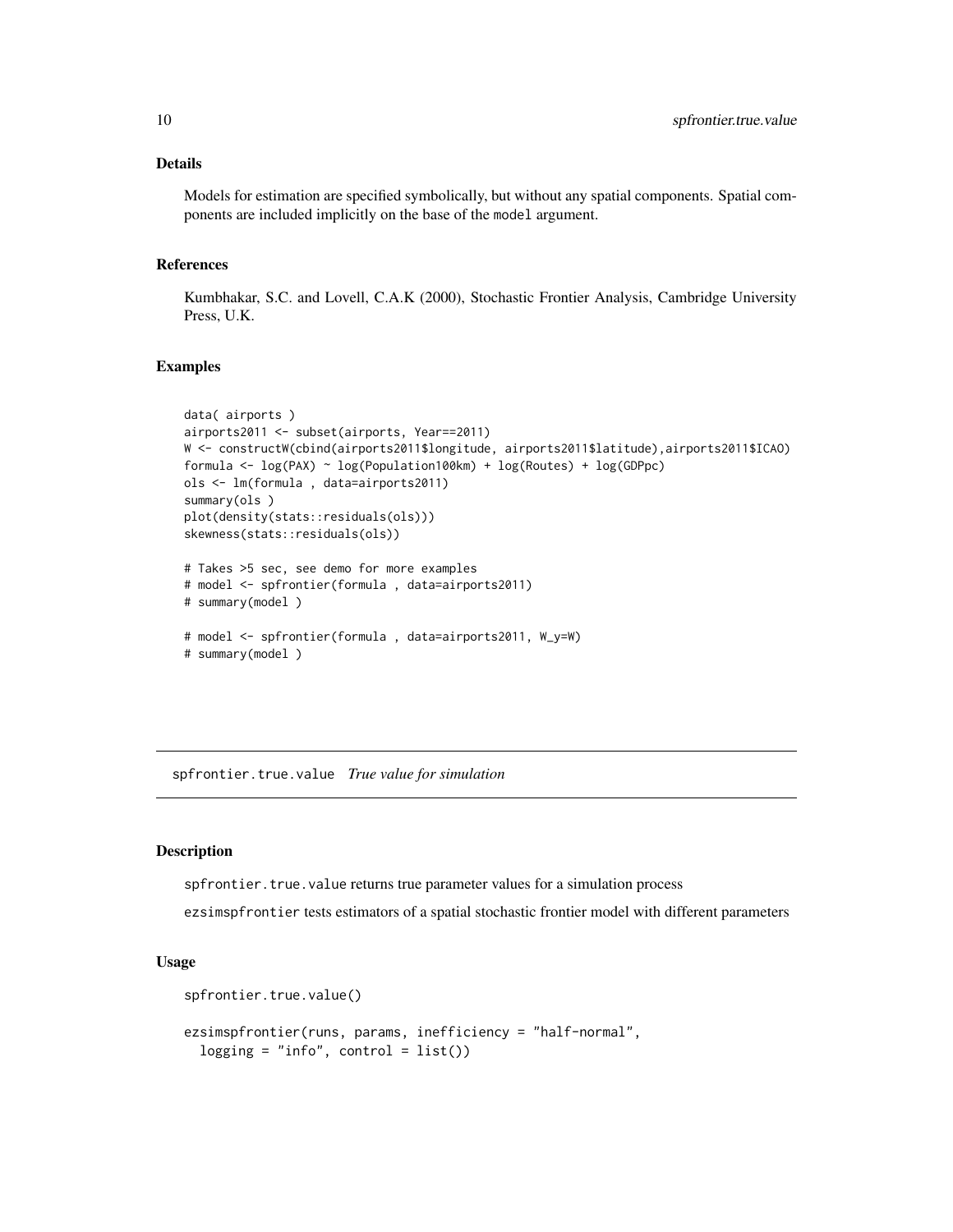#### <span id="page-10-0"></span>Arguments

| runs         | a number of simulated samples                                                                                                                                                                                                                                                                                                                                                                                                                                                                                                                                                                                                                                                                                                                                                                                                         |
|--------------|---------------------------------------------------------------------------------------------------------------------------------------------------------------------------------------------------------------------------------------------------------------------------------------------------------------------------------------------------------------------------------------------------------------------------------------------------------------------------------------------------------------------------------------------------------------------------------------------------------------------------------------------------------------------------------------------------------------------------------------------------------------------------------------------------------------------------------------|
| params       | a set with parameters to be used in simulation.                                                                                                                                                                                                                                                                                                                                                                                                                                                                                                                                                                                                                                                                                                                                                                                       |
| inefficiency | sets the distribution for inefficiency error component. Possible values are 'half-<br>normal' (for half-normal distribution) and 'truncated' (for truncated normal dis-<br>tribution). By default set to 'half-normal'. See references for explanations                                                                                                                                                                                                                                                                                                                                                                                                                                                                                                                                                                               |
| logging      | an optional level of logging. Possible values are 'quiet','warn','info','debug'.<br>By default set to quiet.                                                                                                                                                                                                                                                                                                                                                                                                                                                                                                                                                                                                                                                                                                                          |
| control      | an optional list of control parameters for simulation process. Currently the pro-<br>cedure supports:<br>ignore Wy (TRUE/FALSE) - the spatial contiguity matrix for a dependent vari-<br>able is not provided to spfrontier estimator (but used in DGP) ignore Wv<br>(TRUE/FALSE) - the spatial contiguity matrix for a symmetric error term is not<br>provided to spfrontier estimator (but used in DGP) ignore Wu (TRUE/FALSE)<br>- the spatial contiguity matrix for a inefficiency error term is not provided to<br>spfrontier estimator (but used in DGP) parallel (TRUE/FALSE) - whether to<br>use parallel computer seed - a state for random number generation in R. If NULL<br>(default), the initial state is random. See set. seed for details. auto_save - saves<br>intermediate results to files. See ezsim for details. |

# Details

The spfrontier.true.value function should notbe used directly, it is exported for supporting [ezsim](#page-0-0)

The ezsimspfrontier function executes multiple calls of the spfrontier estimator on a simulated data set, generated on the base of provided parameters. The resulting estimates can be analysed for biasedness, efficiency, etc.

#### See Also

[ezsim](#page-0-0)

# Examples

```
params000 <- list(n=c(50, 100),beta0=5,
                 beta1=10,
                 beta2=1,
                 sigmaV=0.5,
                 sigmaU=2.5)
ctrl <- list(seed=999, cores=1)
res000 <- ezsimspfrontier(2, params = params000,
                 inefficiency = "half-normal",
                 logging = "info",control=ctrl)
summary(res000)
```